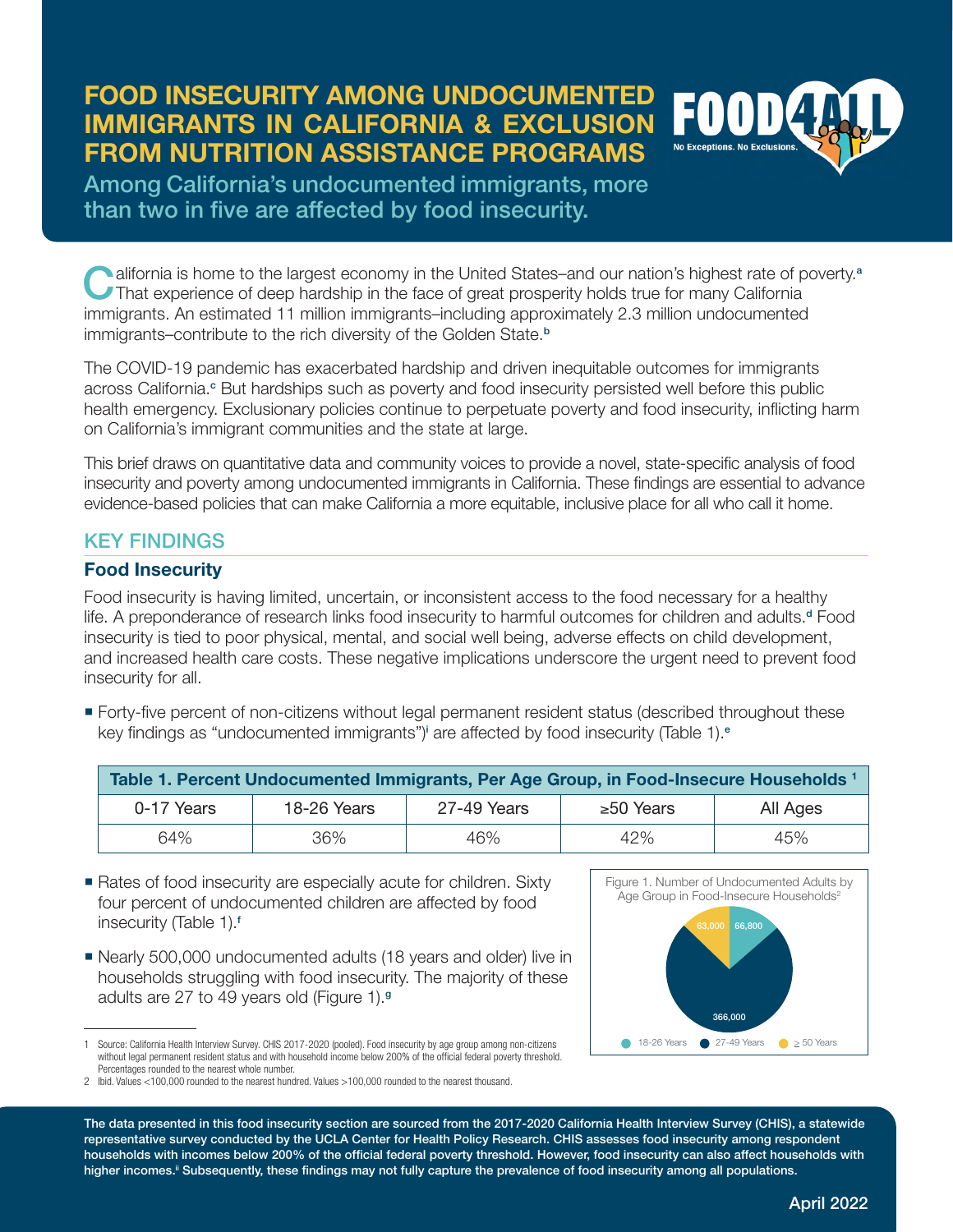**The impact and prevalence of food insecurity across all age groups necessitate inclusive solutions that help Californians meet their most fundamental needs.** 

## **Poverty**

Food insecurity is one means of measuring access to basic resources. Consequently, it is intrinsically tied to poverty. Throughout our state, undocumented immigrants disproportionately bear the brunt of policies that perpetuate poverty, including systemic exclusion from social services and safety net programs based solely on immigration status.<sup>h</sup> An estimated 625,000 undocumented adults in California have household incomes below the official federal poverty thresholdiii (\$26,246 for a household of two adults and two children).<sup>i</sup> Across our state, undocumented adults **experience these poverty conditions**iv **at more than twice the rate of the total adult population.**<sup>j</sup>

## **Persistent Hardship**

For the years 2011 through 2019, food insecurity rates among non-citizen adults<sup>v</sup> in California ranged from 37% to 54%.<sup>k</sup> For those same years, the percentage of noncitizensvi in households with income below the official federal poverty threshold ranged from 24% to nearly 40%.<sup>1</sup> **This history of sustained hardship demonstrates the need for systemic solutions that disrupt poverty and mitigate food insecurity for the long term.**

# EXCLUSIONARY POLICIES CAUSE HARM

#### **Effects of Nutrition Assistance**

# ŋŗ

I'm a mother of three daughters who were born in the U.S. My daughters had CalFresh but my husband and I were not eligible. The limited benefits in Calfresh were not enough to feed my whole family and many times we didn't have enough food. In December 2020, all of us got COVID and life became more difficult. We couldn't work and pay our bills. It was very painful telling my daughter that we didn't have milk and having to put her to bed without something to eat.

*- Herling from Lindsay, California*

CalFresh (known federally as the Supplemental Nutrition Assistance Program or SNAP) provides benefits that help households afford enough food. The California Food Assistance Program (CFAP) is the state-funded counterpart to CalFresh that serves certain immigrants who are excluded from federally funded SNAP due solely to their immigration status. CalFresh and CFAP are associated with improved health outcomes, reduced food insecurity, and decreased levels of poverty.<sup>m</sup> Participating in CalFresh prevents poverty for nearly 700,000 Californians annually, including more than 300,000 children.<sup>n</sup>

## **Immigrant Exclusions**

The federal Personal Responsibility and Work Opportunity Act of 1996 severely restricted immigrants' access to public benefits, including nutrition assistance through SNAP. In response, California established CFAP to reach some immigrants who lost eligibility, but many people are still shut out. Undocumented immigrants, Deferred Action for Childhood Arrivals (DACA) recipients, Temporary Protected Status (TPS) holders, and certain visa holders remain ineligible for CFAP due to their immigration status.

Beyond these programmatic exclusions, a long history of xenophobic policies has kept immigrants from accessing programs and services for which they are eligible. In recent years, the Trump administration's changes to the public chargevii rule intensified the "chilling effect" on immigrant Californians seeking out public programs. A 2021 study found that one in four adult immigrants with low income avoided public programs such as nutrition assistance for fear of harming their immigration status or that of their family members.<sup>o</sup> The study showed that even immigrants not subject to the public charge rule, including more than one quarter of legal permanent residents, avoided public programs.<sup>P</sup>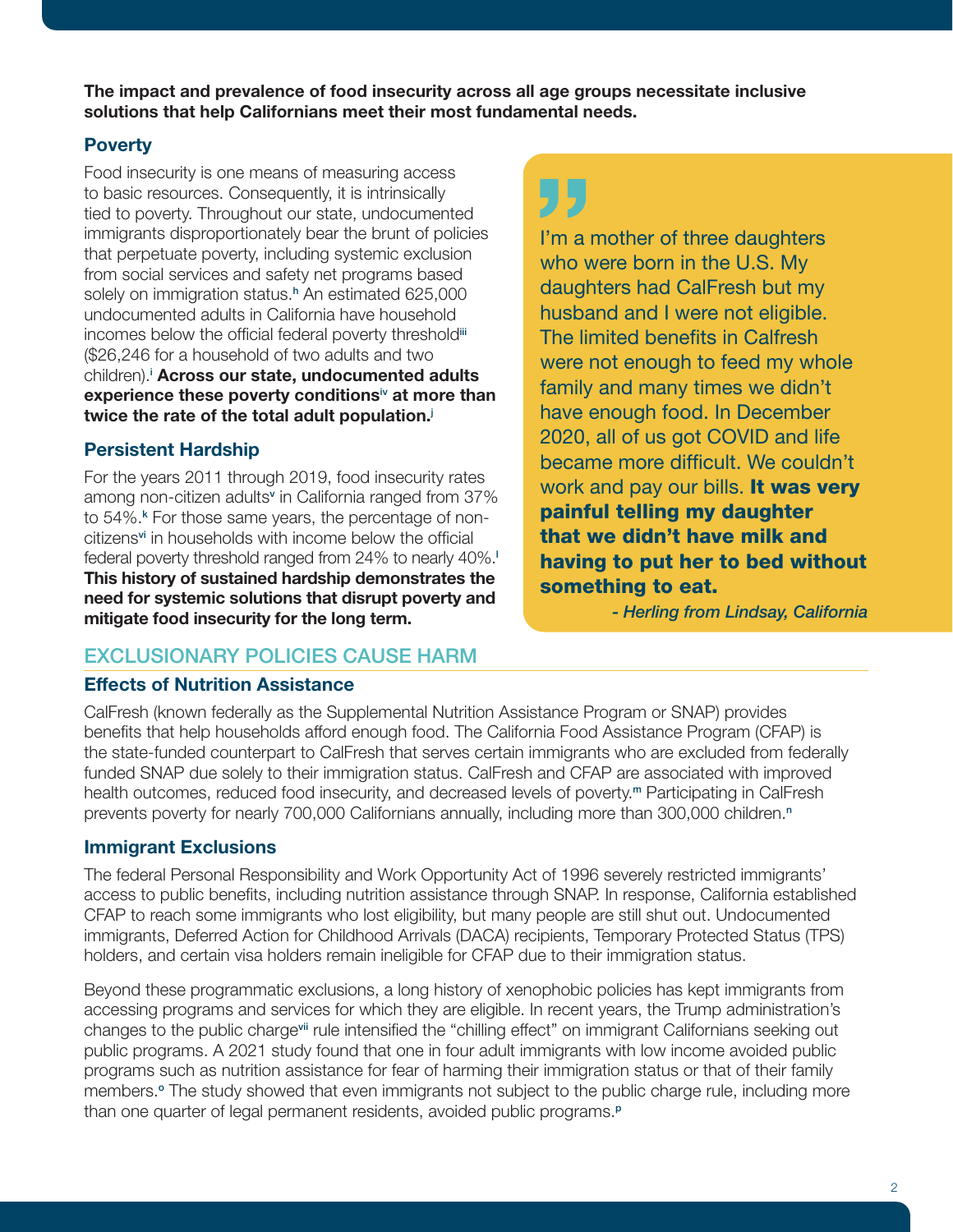Despite the Biden administration's 2021 reversal of the Trump administration's changes to the public charge rule, misinformation and confusion persist. A recent nationwide survey of immigrant families found three out of four respondents did not know that the changes to the public charge rule had been reversed.<sup>q</sup> Such findings indicate the need for effective outreach and education to mitigate the continued chilling effect.

> My two U.S. citizen children had CalFresh but I canceled it because of my fear of public charge. But now, because food prices have been going up, I'm thinking about applying for CalFresh for my two children. I'm still scared of public charge because you never know who the next president will be.

*- Rocio from Madera, California*

# INCLUSIVE NUTRITION ASSISTANCE: NO EXCEPTIONS. NO EXCLUSIONS.

### **Food4All**

While the California Food Assistance Program reaches some immigrants who are excluded from federally funded CalFresh, the program should be expanded to address the actual needs and makeup of California's immigrant population.

California can mitigate food insecurity, alleviate poverty, invest in health equity, and foster well being by eliminating the exclusion of income-eligible undocumented immigrants, DACA recipients, Temporary Protected Status (TPS) holders, and certain visa holders from CFAP.

For more on inclusive state legislation (SB 464, Hurtado) and the Food4All state budget proposal (Asm. Santiago) to expand CFAP, visit [https://act.nourishca.org/campaign/food4all.](https://act.nourishca.org/campaign/food4all)

# ACKNOWLEDGEMENTS

The UCLA Center for Health Policy Research provided consultation and data on food insecurity and poverty from the California Health Interview Survey (CHIS). Herling and Rocio shared their lived experiences and expertise. We gratefully acknowledge all of these contributions and the important issues they bring to light.



**Nourish California is a nonprofit policy advocacy organization working to ensure all Californians have fair access to nutritious, affordable food. We prioritize our fellow Californians who face the greatest needs and the starkest inequities.** 



**The California Immigrant Policy Center is a constituent-based organization advocating for policies that uphold the humanity of immigrants and refugees while advancing racial, social, and economic justice.**

This brief is the first in a series exploring food access and food security among California's undocumented immigrants. Learn more at [nourishca.org/food4all-briefs/.](http://nourishca.org/food4all-briefs/)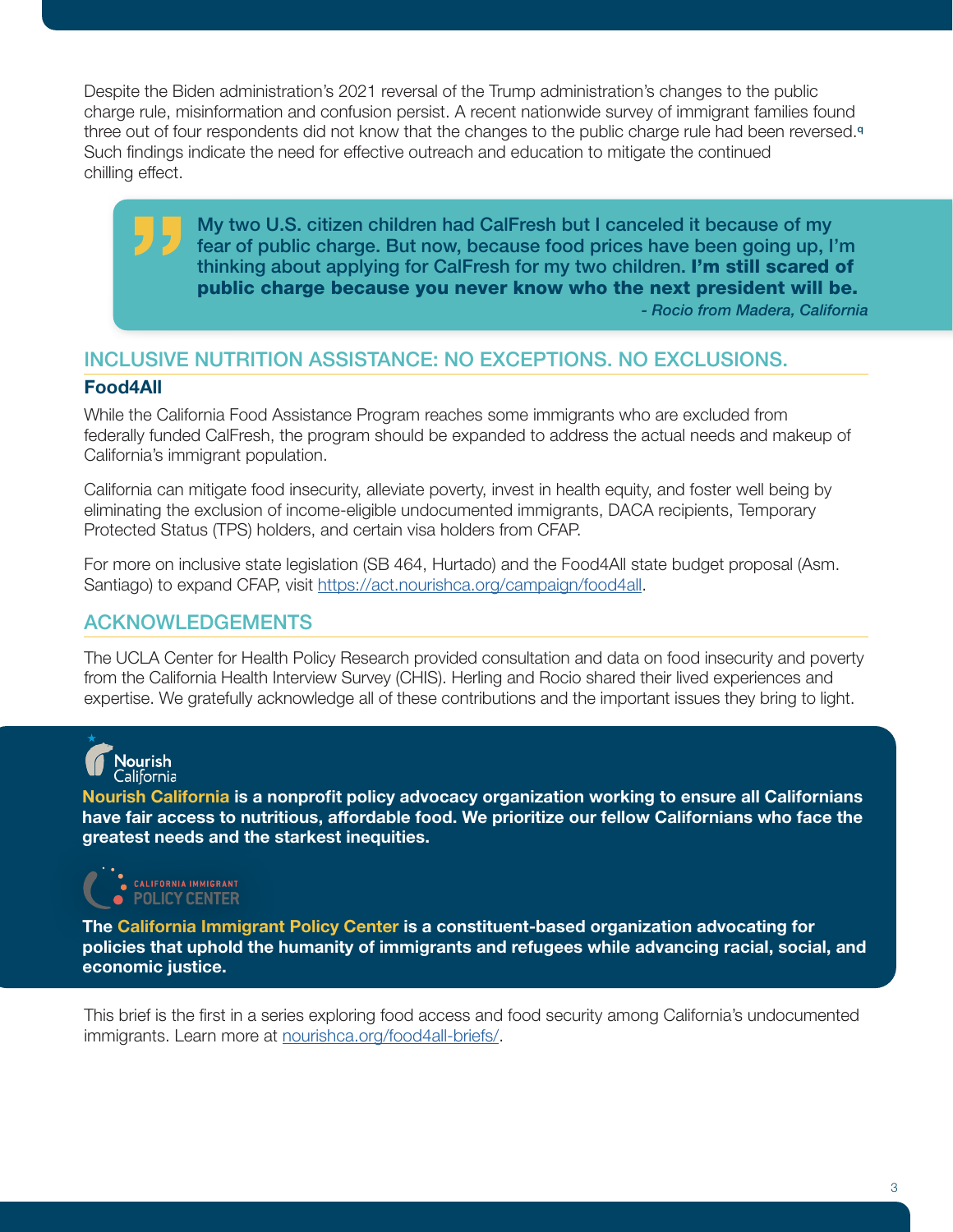# TECHNICAL APPENDIX

Documentation of the design and methods for the California Health Interview Survey are accessible via [https://healthpolicy.ucla.edu/chis/.](https://healthpolicy.ucla.edu/chis/)

#### **Notes**

[i] The CHIS category "non-citizens without legal permanent resident status" includes all undocumented immigrants but is not exclusive to undocumented immigrants. For instance, this category includes individuals such as refugees and asylees. Acknowledging this limitation of the CHIS data, we are not aware of any source that allows for a more detailed analysis of immigration status in conjunction with statewide estimates of food insecurity.

[ii] Analyses of food insecurity among higher income households are uncommon. However, an analysis of the Los Angeles County Health Survey found that among households with income below 300% of the federal poverty level, more than 13 percent are food insecure. (Los Angeles County Department of Public Health, Office of Health Assessment and Epidemiology, Food Insecurity in Los Angeles County, September 2017. [http://publichealth.lacounty.gov/docs/LaHealth\\_](http://publichealth.lacounty.gov/docs/LaHealth_FoodInsecurity_final_yr2017.pdf) [FoodInsecurity\\_final\\_yr2017.pdf\)](http://publichealth.lacounty.gov/docs/LaHealth_FoodInsecurity_final_yr2017.pdf). Similarly, a nationwide analysis by the United States Department of Agriculture found that food insecurity "did not decline to negligible levels until income rose to about five times the poverty threshold" or 500% FPL. (Food Insecurity in Higher Income Households, Nord, M., and C. Brent. Food Insecurity in Higher Income Households, E-FAN-02-016, USDA, ERS, September 2002)

[iii] Official federal poverty thresholds for 2020: [https://www.census.gov/data/tables/time-series/demo/income-poverty/](https://www.census.gov/data/tables/time-series/demo/income-poverty/historical-poverty-thresholds.htm) [historical-poverty-thresholds.html.](https://www.census.gov/data/tables/time-series/demo/income-poverty/historical-poverty-thresholds.htm)

Federal poverty thresholds are updated annually. This brief cites 2020 thresholds to better align with the temporality of our CHIS data analysis.

[iv] The official federal poverty threshold does not take into account a localized cost of living and has been shown to underestimate levels of need in California. Similarly, these estimates of undocumented immigrants with income below the federal poverty threshold likely do not account for the full depth and scale of poverty among undocumented immigrants in our state.

[v][vi] These data are specific to all non-citizens, a population which includes both documented and undocumented immigrants and excludes U.S.-born citizens as well as naturalized citizens.

[vii] When determining whether to grant some applicants lawful permanent resident status, a visa, or admission into the United States, an immigration officer decides whether a person is likely to become dependent on certain public benefits in the future, which would make that person a "public charge." If the government deems someone likely to become a public charge, the government can deny that person admission to the U.S. or refuse an application for lawful permanent residency.

#### **Citations**

[a] US Department of Commerce, Bureau of Economic Analysis. Gross Domestic Product by State, 4th Quarter 2021 and Year 2021 (Preliminary), March 2022. https://www.bea.gov/sites/default/files/2022-03/qqdpstate0322.pdf. Accessed April 2022.

US Census Bureau. Supplemental Poverty Measure: 2020. Number and Percentage of People in Poverty by State: 3-Year Average of 2018–2020, September 2021.<https://www.census.gov/library/publications/2021/demo/p60-275.html>. Accessed March 2022.

Note: Poverty ranking based on state-specific estimates from the Supplemental Poverty Measure, excluding the District of Columbia.

[b] Hans Johnson, Cesar Alesi Perez, and Marisol Cuellar Mejia. Public Policy Institute of California. Immigrants in California, March 2021.<https://www.ppic.org/wp-content/uploads/jtf-immigrants-in-california.pdf>. Accessed March 2022.

[c] Erika Garcia, Sandrah P. Eckel, Zhanghua Chen, Kenan Li, Frank D. Gilliland, COVID-19 mortality in California based on death certificates: disproportionate impacts across racial/ethnic groups and nativity, Annals of Epidemiology, Volume 58, 2021,Pages 69-75, ISSN 1047-2797,<https://doi.org/10.1016/j.annepidem.2021.03.006>. Accessed April 2022.

Alicia R. Riley, Yea-Hung Chen, Ellicott C. Matthay, M. Maria Glymour, Jacqueline M. Torres, Alicia Fernandez, Kirsten Bibbins-Domingo, Excess mortality among Latino people in California during the COVID-19 pandemic, SSM - Population Health, Volume 15, 2021, 100860, ISSN 2352-8273, <https://doi.org/10.1016/j.ssmph.2021.100860>. Accessed April 2022.

Sara Kimberlin and Aureo Mesquita. California Budget and Policy Center. No Safety Net or Federal COVID-19 Relief: California's Undocumented Workers and Mixed Status Families Are Locked Out of Support. April 2020. [https://calbudgetcenter.org/](https://calbudgetcenter.org/resources/undocumented-workers-their-families-are-locked-out-of-public-s) [resources/undocumented-workers-their-families-are-locked-out-of-public-supports/](https://calbudgetcenter.org/resources/undocumented-workers-their-families-are-locked-out-of-public-s). Accessed April 2022.